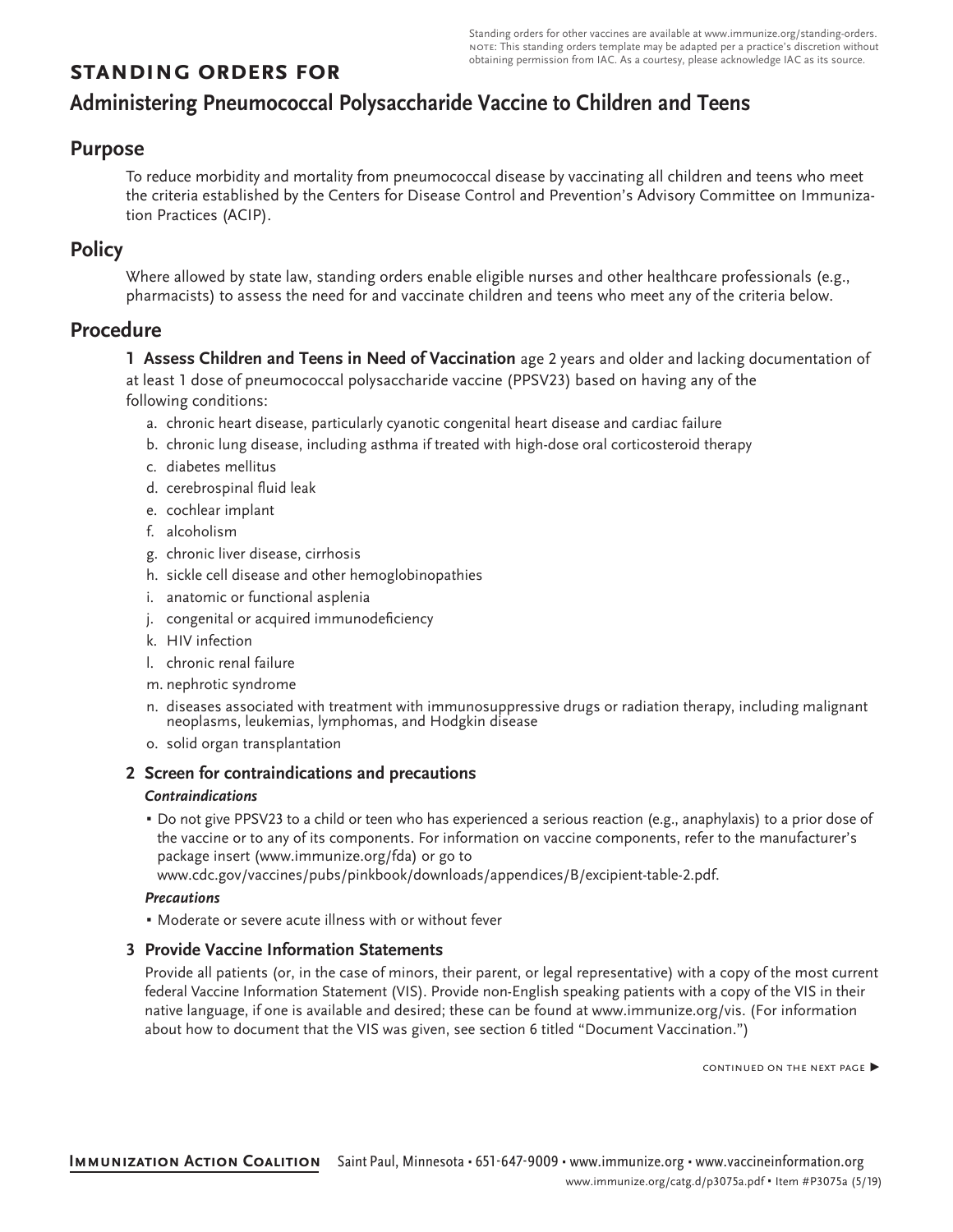#### **4 Prepare to Administer Vaccine**

PPSV23 may be administered via either the intramuscular (IM) or subcutaneous (Subcut) route. If vaccine is to be administered by the **intramuscular route**, choose the needle gauge, needle length, and injection site according to the following chart

| <b>AGE OF INFANT/CHILD/TEEN</b>                  | <b>NEEDLE GAUGE</b> | <b>NEEDLE LENGTH</b> | <b>INJECTION SITE</b>        |
|--------------------------------------------------|---------------------|----------------------|------------------------------|
|                                                  | $22 - 25$           | $1 - 11/4$ "         | Anterolateral thigh muscle** |
| Toddlers (2 years)                               | $22 - 25$           | $5/x^*$ -1"          | Deltoid muscle of arm        |
| Children (3-10 years)                            | $22 - 25$           | $5/8 \times -1$ "    | Deltoid muscle of arm**      |
|                                                  | $22 - 25$           | $1 - 11/4$ "         | Anterolateral thigh muscle   |
| Adolescents and Teens<br>$(11-18 \text{ years})$ | $22 - 25$           | $5/8 \times -1$ "    | Deltoid muscle of arm**      |
|                                                  | $22 - 25$           | $1 - 11/2$ "         | Anterolateral thigh muscle   |

\* A ⅝" needle may be used for children for IM injection in the deltoid muscle only if the skin is stretched tight, the subcutaneous tissue is not bunched, and the injection is made at a 90-degree angle.

If vaccine is to be administered by the **subcutaneous route**, choose the needle gauge, needle length, and injection site according to the following chart:

| <b>NEEDLE GAUGE</b> | <b>NEEDLE LENGTH</b> | <b>INJECTION SITE</b>                                                        |  |
|---------------------|----------------------|------------------------------------------------------------------------------|--|
| $23 - 25$           | 5/8"                 | Fatty tissue over triceps or fatty tissue<br>over anterolateral thigh muscle |  |

**5 Administer PPSV23 vaccine,** 0.5 mL for patients age 2 years and older, via the intramuscular (IM) or subcutaneous (Subcut) route, according to the following table

| For children with chronic heart disease, lung<br>disease, diabetes, cerebrospinal fluid leak,<br>cochlear implant, alcoholism, or chronic liver<br>disease                                                                                                                                                                                                                                                    | Administer<br>1 dose of<br>PPSV <sub>23</sub> |                                                                            |
|---------------------------------------------------------------------------------------------------------------------------------------------------------------------------------------------------------------------------------------------------------------------------------------------------------------------------------------------------------------------------------------------------------------|-----------------------------------------------|----------------------------------------------------------------------------|
| For children with sickle cell disease and other<br>hemoglobinopathies, anatomic or functional<br>asplenia, congenital or acquired immunodefi-<br>ciency, chronic renal failure, HIV infection,<br>nephrotic syndrome, leukemia, lymphoma,<br>Hodgkin disease, diseases associated with<br>treatment with immunosuppressive drugs or<br>radiation therapy, solid organ transplantation,<br>or multiple myeloma | Administer<br>1 dose of<br>PPSV23             | Administer a sec-<br>ond dose of PPSV23<br>5 years after the<br>first dose |

#### **6 Document Vaccination**

Document each patient's vaccine administration information and follow-up in the following places:

*Medical record:* Record the date the vaccine was administered, the manufacturer and lot number, the vaccination site and route, and the name and title of the person administering the vaccine. You must also document, in the patient's medical record or office log, the publication date of the VIS and the date it was given to the patient. Note that medical records/charts should be documented and retained in accordance with applicable state laws and regulations. If vaccine was not administered, record the reason(s) for non-receipt of the vaccine (e.g., medical contraindication, patient refusal). Discuss the need for vaccine with the patient (or, in the case of a minor, their parent or legal representative) at the next visit.

*Personal immunization record card:* Record the date of vaccination and the name/location of the administering clinic. *Immunization Information System (IIS) or "registry":* Report the vaccination to the appropriate state/local IIS, if available.

CONTINUED ON THE NEXT PAGE ▶

<sup>\*\*</sup> Preferred site.